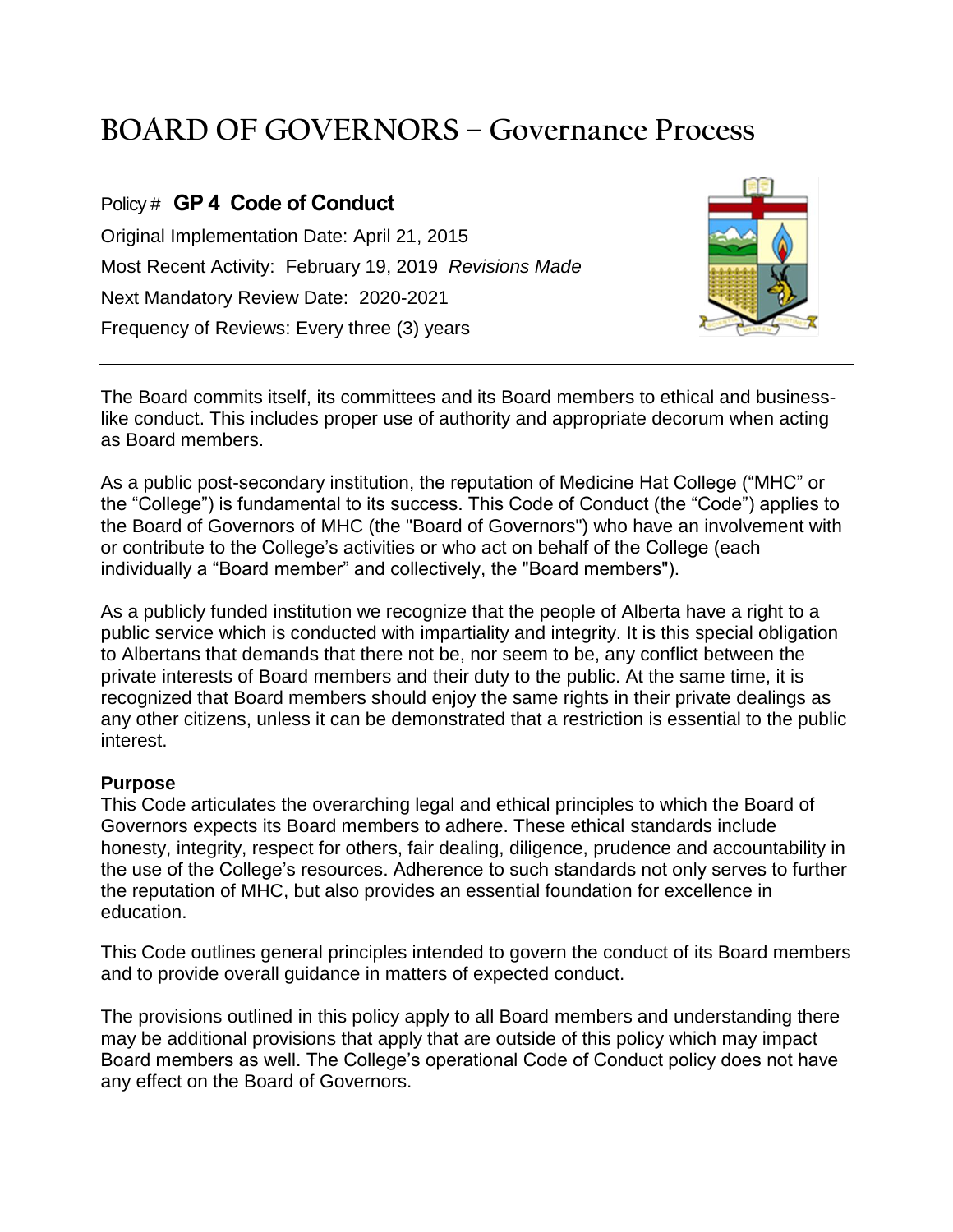All Board members shall sign a Code of Conduct upon appointment and each September thereafter.

## **Definitions**

- **Act**: Conflict of Interest Act
- **Apparent Conflict of Interest**: an apparent conflict of interest exists if there is a reasonable perception, which a reasonably well informed person could properly have, that the employee and/or Board member's ability to exercise their duties must have been affected by their private interest.
- **Applicable Laws**: all federal, provincial and municipal laws, statutes, regulations, bylaws, orders and instruments, and all terms and conditions of any grant of approval, permission, authority or license of any court of government or selfregulatory authority that apply to a party and its operations and business.
- **Board Member**: anyone appointed by the Government of Alberta to the Medicine Hat College Board of Governors.
- **Conflict of Interest**: occur when the interest of the member and the interests of the College are in conflict. An example includes, but is not limited to, when Board members undertake to direct, manage or participate in any non-College activities where such activity would conflict with the effort they would otherwise be expected to dedicate to College activities.
- **MHC or the College**: Medicine Hat College.
- **Undertaking**: any activity which an individual is financially compensated for their involvement.

## 1. **Respect for Others**

- 1.1 Board members will strive to treat everyone equitably and with respect, including respect for their rights.
- 1.2 Board members must be responsive, fair, and courteous in dealing with others. Rude or insulting behaviour towards anyone is unacceptable.
- 1.3 No Board member will take unfair advantage of anyone through illegal conduct, manipulation, concealment, abuse of privileged information, misrepresentation of material facts or any other unfair-dealing practice.
- 1.4 The Board accommodates and respects different opinions and perspectives and disagreements must proceed only by rational debate. Board members will not thwart rational debate by verbal or physical violence or intimidation. Board members will not verbally abuse, vilify or belittle other individuals either directly or indirectly.
- 1.5 Board members will ensure that they refrain from discriminating against or harassing anyone on the grounds of race, religious belief, colour, gender, sexual orientation, gender identity, gender expression, physical disability, mental disability, marital status, family status, source of income, age, ancestry or place of origin or other grounds as prohibited under applicable laws. [*Alberta Human Rights Act.*]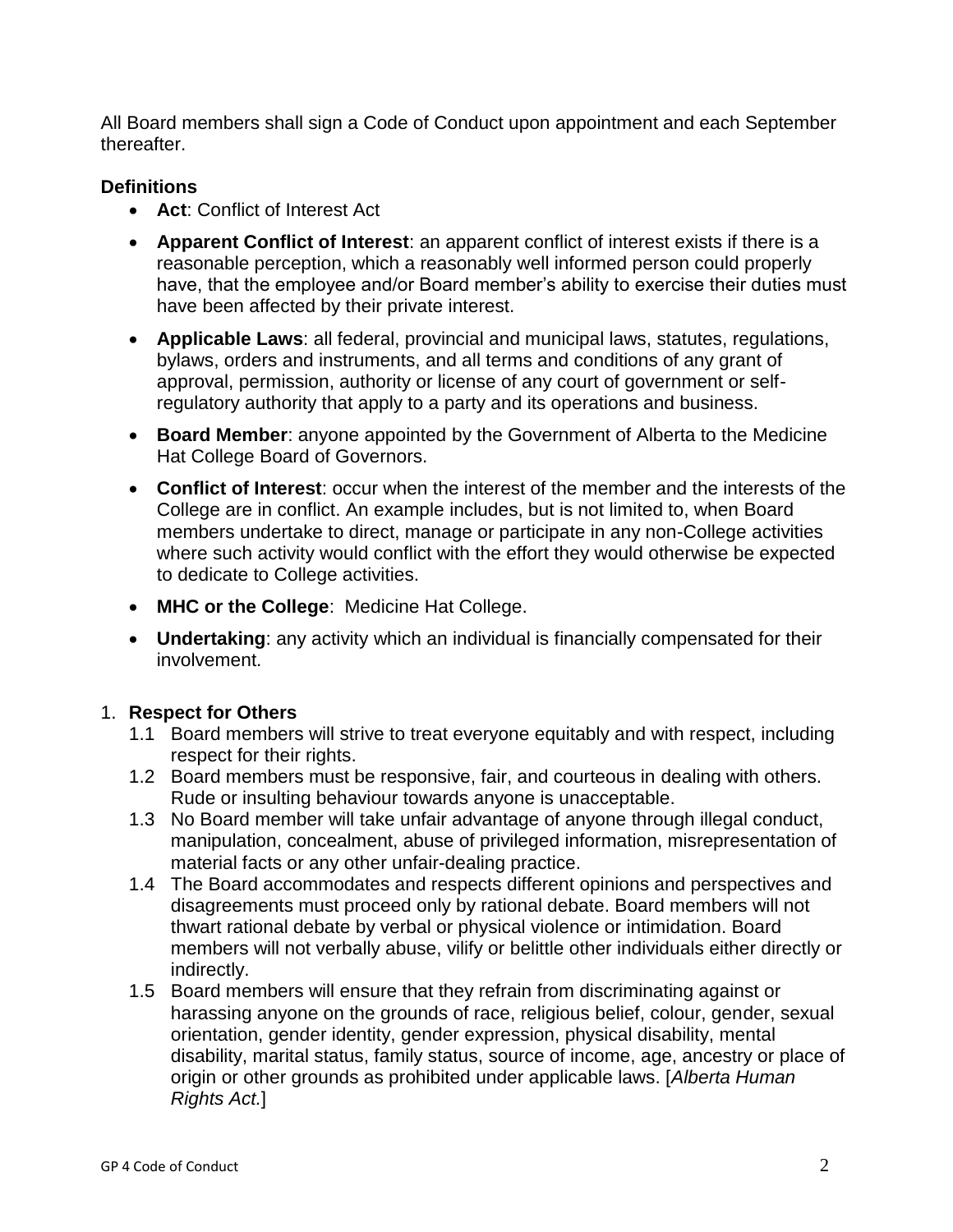- 1.6 Board members shall ensure that they refrain from engaging in a course of vexatious comment or conduct, which could include but is not limited to gestures, remarks, jokes, taunting, innuendo, display of offensive materials, electronic distribution of offensive material, hazing, stalking, or other acts that is known or ought to be reasonably known to be unwelcome to the person or persons to whom the course of comment or conduct is directed.
- 1.7 Board members have a duty to take reasonable care to avoid causing harm (including physical and emotional harm) to anyone.
- 1.8 Board members who supervise other Board members must treat them fairly and afford them equality of opportunity, maintain open and honest communication with them, and ensure that they understand performance standards expected of them. Evaluations of Board members' performance shall be undertaken objectively and without bias.
- 1.9 The Board supports Board members being involved in community based work where they will grow personally and/or professionally and/or where the College will benefit from such involvement. This includes volunteer work, board work (volunteer or paid) or committee involvement.

#### 2. **Individual Responsibility and Accountability**

- 2.1 Ethical behaviour is an individual, as well as a collective, responsibility of all Board members.
- 2.2 The Board operates on the principle of individual accountability within a system of defined roles and governance. Board members must assume the responsibilities that are appropriate to their positions and roles. They are accountable to the Board and each other for their actions, shall exercise sound judgment, and act in good faith in performance of their responsibilities.
- 2.3 Board members' accountability to the Board supersedes any personal interest of the Board member as an individual consumer of the College's services.
- 2.4 Members shall never use their status within the Board to obtain personal gain or benefits from other Board members, individuals or entities, whether related or non-related to the College.
- 2.5 If a Board member is charged with an offence under any Federal statute arising from their conduct while on or off duty, they shall immediately disclose the charge to the Board Chair. If the Board Chair is charged with a similar offence, they shall immediately disclose the charge to the Board Vice-Chair.
- 2.6 No Board member shall act in self-interest or furthering their private interests by virtue of their position or through carrying out their duties on the Board.
- 2.7 Pursuant to Section 23.925 of the Conflict of Interest Act, the Board Chair has statutory obligations beyond the Board members. The Board Chair will breach the Conflict of Interest Act if:
	- 2.7.1 They take part in a decision in the course of carrying out their office or powers knowing that the decision might further a private interest of themselves, a person directly associated with them or their minor or adult child.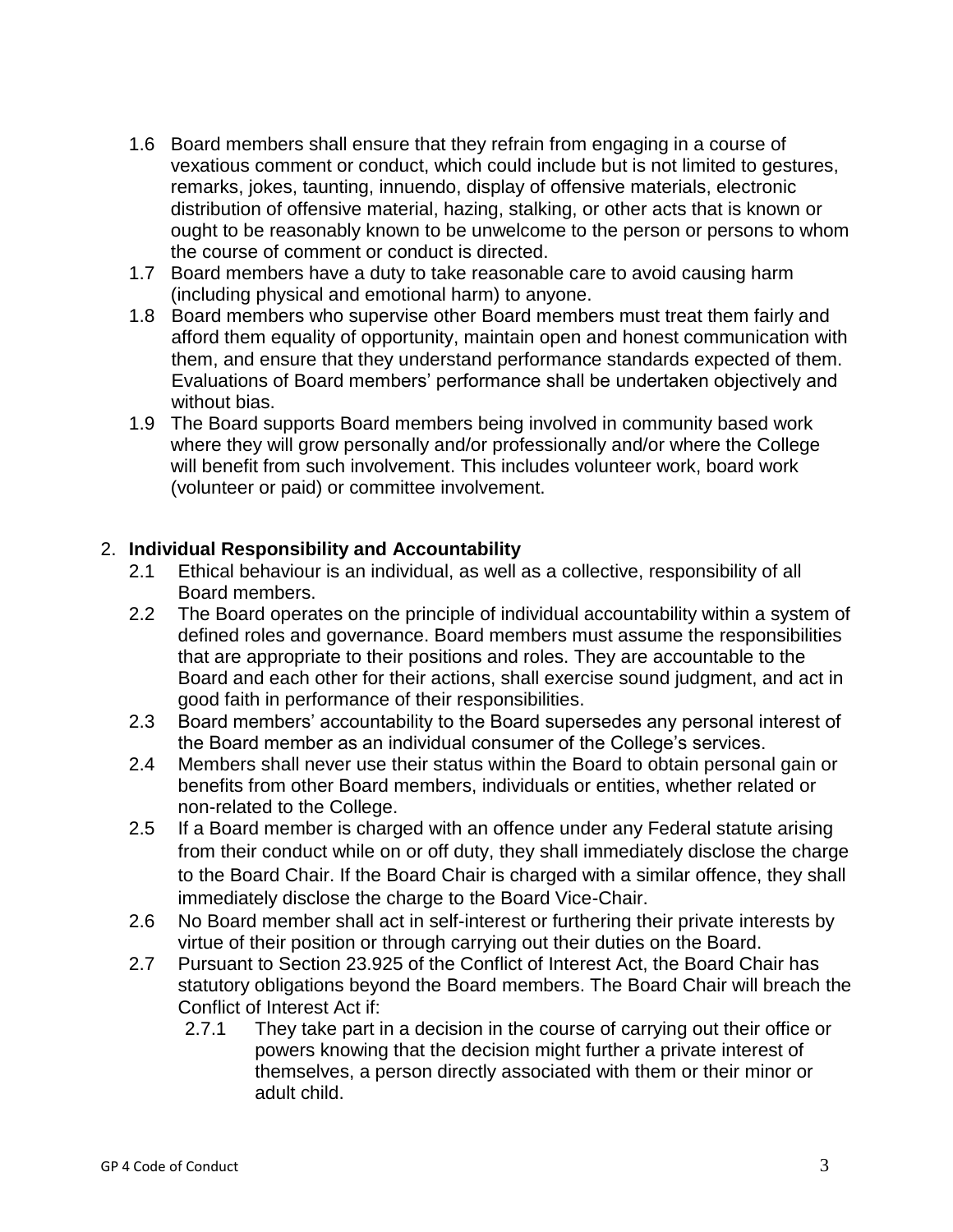- 2.7.2 They use their office or powers to influence or to seek to influence a decision to be made by or on behalf of the Crown or a public agency to further a private interest of themselves, a person directly associated with them or their minor child or to improperly further any other person's private interest.
- 2.7.3 They use or communicate information not available to the general public that was gained by them in the course of carrying out their office or powers to further or seek to further a private interest of their or any other person's private interest.
- 2.7.4 They fail to appropriately or adequately disclose a real or apparent conflict of interest.

## **3. Honesty, Impartiality, and Integrity**

- 3.1 Honesty, impartiality, and integrity are fundamental principles under which the College operates. Board members shall be truthful, accurate and objective in their work and interactions with other Board members, individuals and entities.
- 3.2 Board members must conduct their respective activities in a manner that is objective, independent and impartial and that assigns first priority to the needs and goals of the College.

#### **4. Conflict of Interest**

- 4.1 There must be no self-dealing or any conduct of private business or personal services between any Board member and the organization except as procedurally controlled to assure openness.
- 4.2 When the Board must decide upon an issue, about which a Board member has an unavoidable conflict of interest, that Board member shall absent themselves without comment from not only the vote, but also from the deliberation. A statement identifying the conflict shall be recorded in the minutes.
- 4.3 Board members must not use their positions to obtain employment in the College.
- 4.4 If a public Board member is being considered for employment at the College, the Board member must temporarily withdraw from the applicable Board deliberation, voting and access to applicable Board information.
- 4.5 Public Board members must not retain Board membership if they are employed by the College.
- 4.6 If there is a dispute among Board members as to whether or not there is a conflict of interest, the Board shall vote on whether there is a conflict, and the decision of the vote shall be binding.
- 4.7 Even the appearance of an undue influence or conflict of interest with respect to one's actions on behalf of the College can be harmful. Board members will not enter into a conflict of interest situation with respect to outside professional activities, personal and financial interests, and the receipt of benefits from third parties, including MHC contractors and vendors.
- 4.8 If an appearance before a committee, council, board, commission, organization, association or any other agency could result in adverse consequences for the College, or represent a conflict of interest between the interests represented by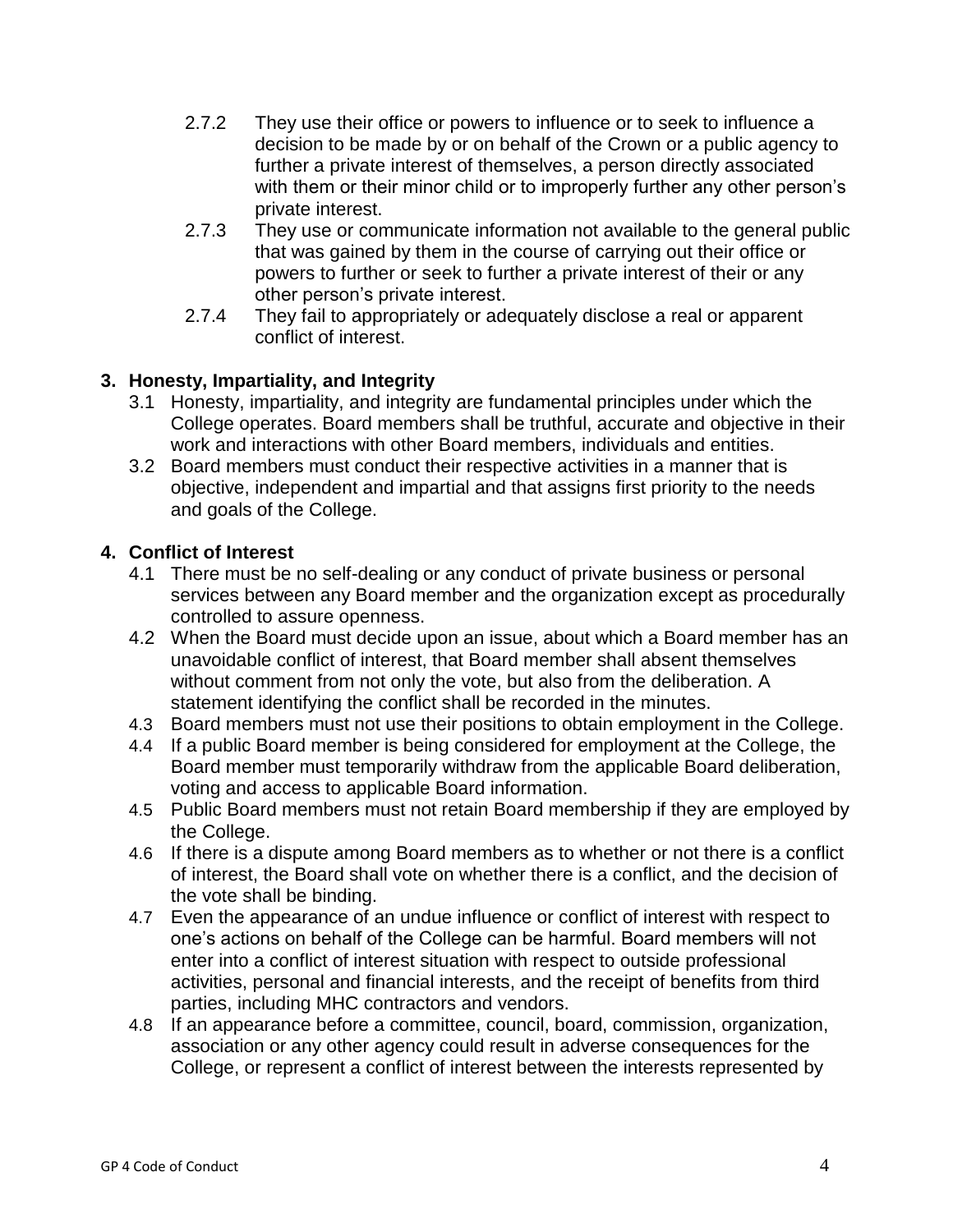the Board member and the interests of the College, the Board member must not participate.

- 4.9 Board members may however, exercise their rights as a citizen so long as it is clear that they are representing themselves as a private citizen and in no way represent the interests of the College.
- 4.10 Board members may not seek nomination as a candidate in a federal, provincial, or municipal council election but can hold office in a political party or constituency association as long as it does not affect their ability to act in the best interest of the College.

## **5. Restrictions Regarding Gifts**

The College seeks donations from its stakeholders to supplement the financial revenue streams which is then used for operational, capital and student scholarship purposes. This section is intended only for individual gifts, benefits or other favors directed for private use by a Board member.

- 5.1 Board Members shall not accept fees, gifts or other benefits that are connected directly or indirectly with the performance of their office or duties, from an individual or organization, other than:
	- 5.1.1 The normal exchange of gifts between friends;
	- 5.1.2 The normal exchange of hospitality between individuals doing business together;
	- 5.1.3 Tokens exchanged as part of protocol; or
	- 5.1.4 The normal presentation of gifts to persons participating in public functions, awards, speeches, lectures, presentations or seminars.
- 5.2 Acceptance of cash or cash equivalents as gifts is strictly prohibited.
- 5.3 The value of a single tangible gift permitted by this section shall not exceed \$100.00. The cumulative maximum cash value limit for tangible gifts permitted by this section from a single source in a calendar year is \$200.00.
- 5.4 The value of a single event invitation permitted by this section shall not exceed \$250.00. The cumulative maximum cash value limit for event invitations permitted by this section from a single source in a calendar year is \$500.00.
- 5.5 In addition to the above paragraph, for an invitation to a conference (to speak or present in an active capacity) where travel, admission, and / or accommodation expenses are gifted, the value of the airfare, conference fees and accommodation which may be accepted together shall not exceed \$3000.00. The cumulative maximum cash value limit for conference invitations permitted by this section from a single source in a calendar year is \$6000.00. Exceptions to this provision may only be approved by the Board Chair in writing prior to acceptance to attend any such an event.
- 5.6 For the Board Chair only, the value of a single event invitation permitted by this section from a donor or friend of the College shall not exceed \$300.00, and the cumulative maximum cash value limit for event invitations permitted by this section from a single donor in a calendar year is \$600.00.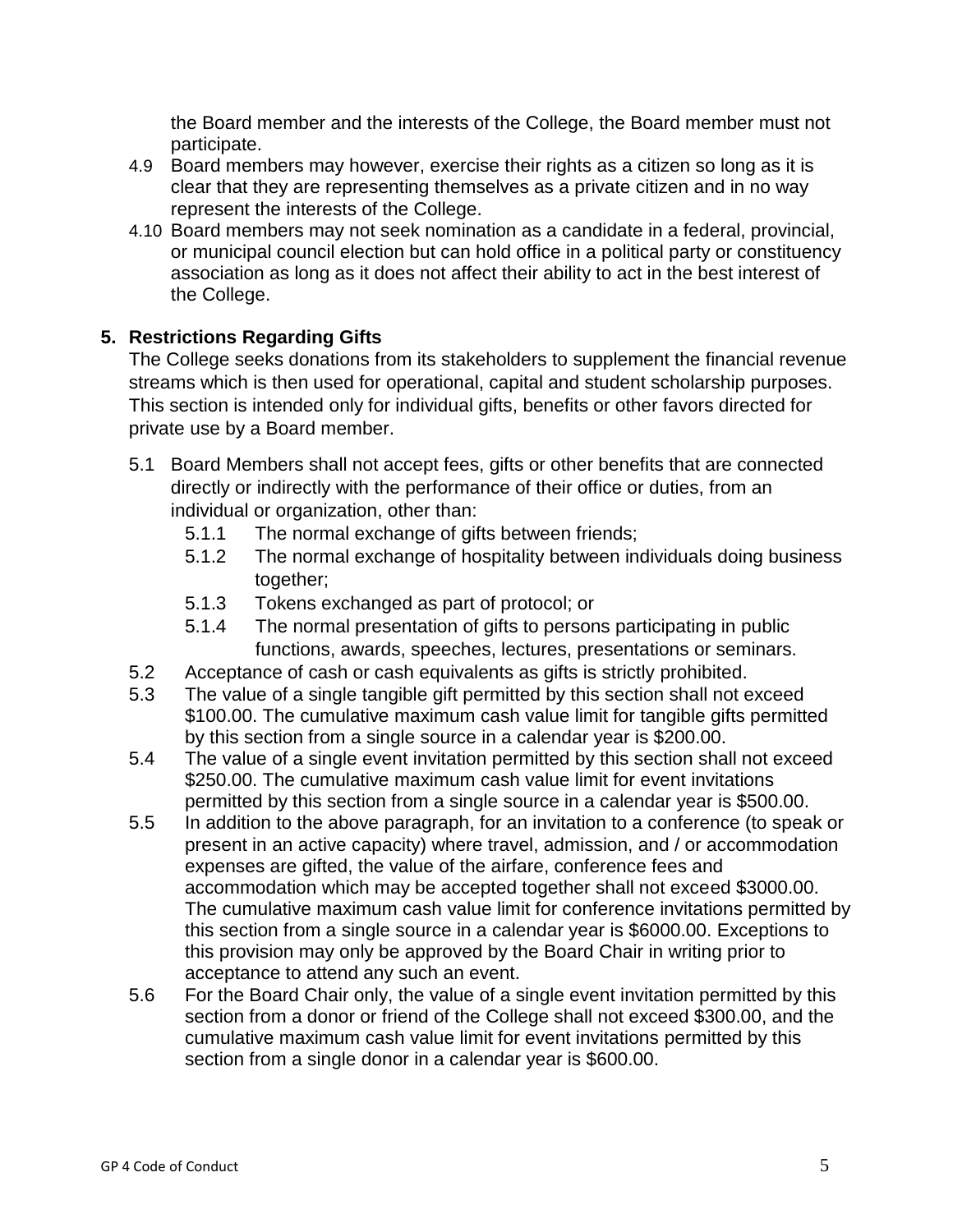## **6. Secondary Employment or Appointments**

- 6.1 Board members shall declare in writing to the Board Chair any concurrent appointment, business, undertaking or employment, including self-employment, upon initial appointment and immediately at any time there is a change from the initial declaration. Such declarations shall be in writing and placed in the Board member's file held in the Executive office.
- 6.2 The Board Chair shall declare in writing to the Board Vice-Chair any concurrent appointment, business, undertaking or employment, including self-employment, upon initial appointment and immediately at any time there is a change from the initial declaration. Such declarations shall be in writing and placed in the Board Chair's file held in the Executive Office.

### **7. Duty and Responsibility**

- 7.1 Board members must conduct themselves ethically and in compliance with the broad array of laws and regulations that apply to their activities. They must familiarize themselves with and follow the Board policies.
- 7.2 Board members must maintain confidentiality of information that is personal, confidential, sensitive or legally protected by the *Freedom of Information and Protection of Privacy* (FOIP) *Act*.
- 7.3 Board members must immediately report, in writing, all potential, real or apparent conflicts of interest with the Board Chair, so that they shall be evaluated and, when necessary, eliminated, managed, or reduced appropriately. Any approvals or plans to manage conflicts of interest shall be documented and placed in the Board member's file and reviewed annually as part of the Code of Conduct annual sign-off procedure.
- 7.4 Board members must ensure the health and safety of its community and the security of its premises and facilities.
- 7.5 The Board is committed to ensuring that all Board members have easy and full access to, and is aware of the various policies and procedures of the Board. Board members shall be provided copies of all policies to be contained within their Policy and Bylaw manual. In addition, current versions of all policies and procedures shall be available on the College website.

#### **8. Authority**

- 8.1 Board members must not attempt to exercise individual authority over the organization except as explicitly set forth in Board policies.
- 8.2 The Board Chair (or designate) is the only member authorized to speak for the Board.
- 8.3 The Board Chair is designated to work with the President and CEO. The Board Chair and the President and CEO will ensure that regular ongoing communication occurs between the two parties.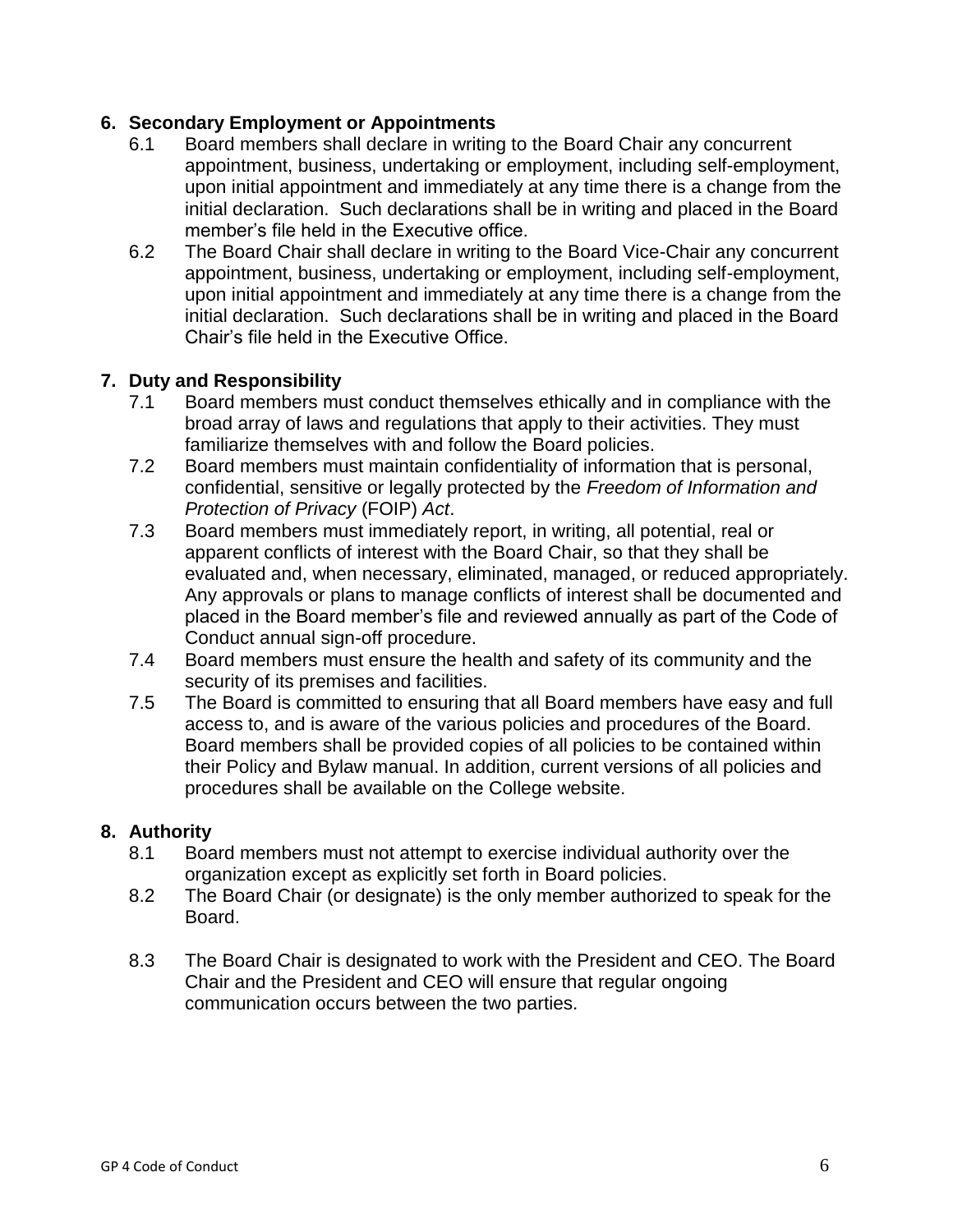#### **9. Violations**

- 9.1 If any Board member is perceived to have violated the Code of Conduct, the Board Chair is authorized to pursue resolution, using the process as outlined in Section 10.
- 9.2 If the Board Chair is perceived to have violated the Code of Conduct, the Board Vice-Chair is authorized to pursue resolution using the process as outlined in Section 10.

#### **10.Process for Complaints and Investigation**

10.1 Purpose

The Board of Governors is committed to protecting all members or complainants who expose possible conflicts of interest or breaches of the Code of Conduct by Board members.

All Board members should familiarize themselves with this process for addressing conflicts of interest and the requirements of their Code of Conduct. This process does not replace or modify individual rights guaranteed by law, contract or codes of professional ethics.

- 10.2 These procedures outline the process by which:
	- 10.2.1 Board members or any complainant may make a disclosure of a conflict of interest or violation of policy by a Board member;
	- 10.2.2 The Board will respond to a disclosure;
	- 10.2.3 The Board will ensure protection from reprisals for making a disclosure.
- 10.3 Board members or a complainant must provide a written complaint to the Board Chair (or the Board Vice-Chair if the complaint is concerning the Board Chair). For the purpose of this section, the Board Chair shall be included as a Board member if the complaint is about that position.
	- 10.3.1 The complaint must include:
		- 10.3.1.1 the complainants full name and contact information and signature;
		- 10.3.1.2 all relevant details concerning the possible conflict of interest or violation of policy;
		- 10.3.1.3 any background information that is relevant to the complaint.
	- 10.3.2 The Board Chair or Board Vice-Chair may consult with the President and CEO in starting the investigation.
	- 10.3.3 If deemed appropriate, the Board Chair, Board Vice-Chair and/or President and CEO may consult with legal counsel.
	- 10.3.4 The Board Chair or Board Vice-Chair shall raise the matter at the next opportunity with the Board providing as much detail as possible. The individual who has the complaint against them shall not participate in that meeting.